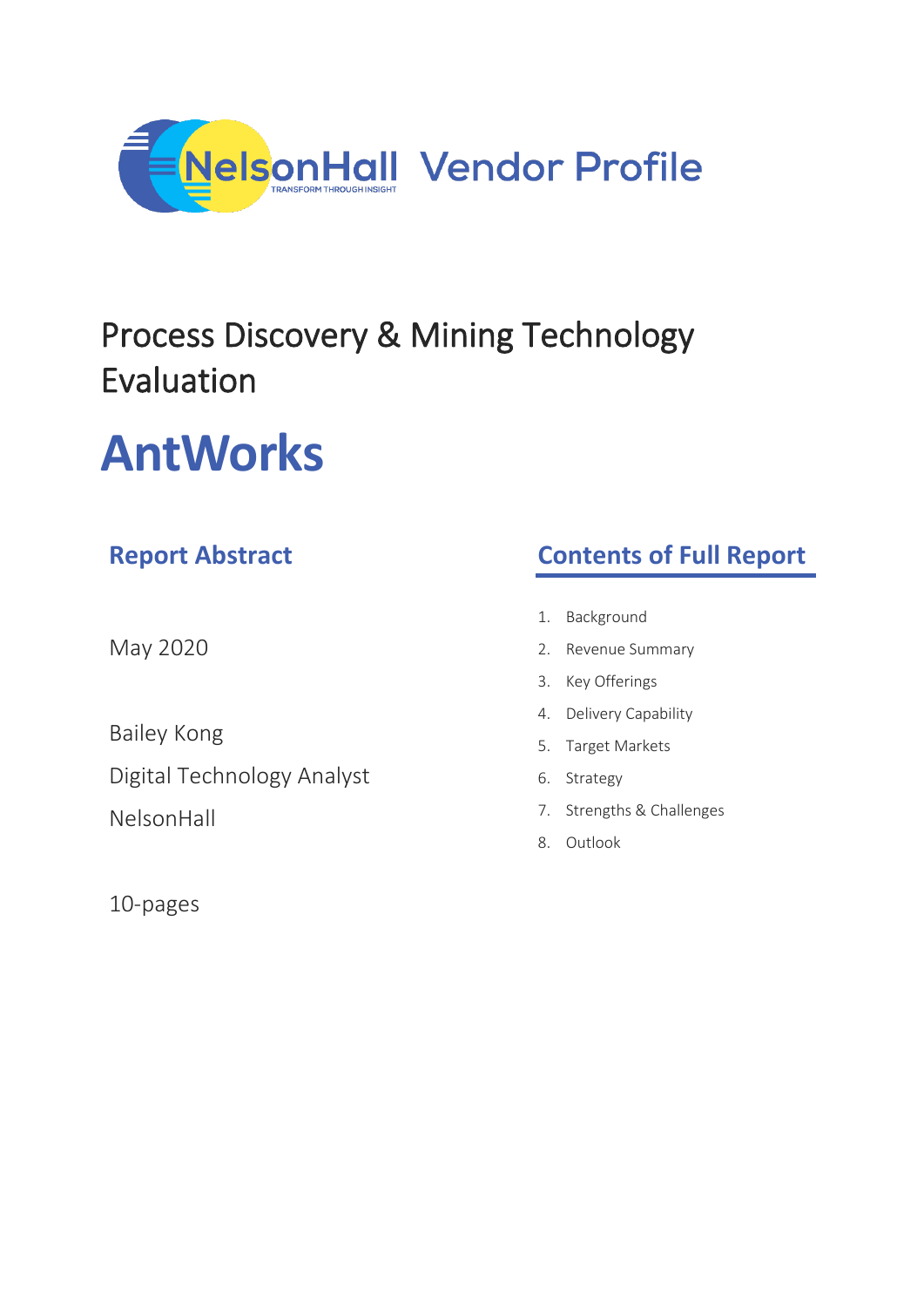

#### **Who is This Vendor Assessment For?**

NelsonHall's Process Discovery & Mining Technology Evaluation, provides an assessment of AntWorks' process discovery & mining platform designed for:

- Sourcing managers monitoring the capabilities of existing suppliers of Process Discovery & Mining platforms and identifying vendor suitability for RFPs
- Process reengineering and RPA and intelligent automation center of excellence personnel evaluating process discovery & mining platform capability
- Vendor marketing, sales, and business managers looking to benchmark their platforms against their peers
- Financial analysts and investors covering intelligent automation and process discovery & mining platforms.

### **Key Findings & Highlights**

AntWorks offers Process Discovery, a solution that leverages user desktop interactions for business process improvement that offers:

- Process mapping & data capture
- Process analysis
- Process improvement
- Process monitoring.

AntWorks' AI engine can find tasks once these have been defined in a baseline recording by a process SME (Subject Matter Expert) or business analysts within recordings.

AntWorks Process Discovery is priced starting with a basic package that includes a license to the main platform and ten ANTLogger licenses.

Antworks Process Discovery is guided by the vision to solve automation scalability challenges for customers and to help them automate faster. Future product upgrades are planned with this vision in mind so as not to complicate end user's experience keeping the user personas in mind.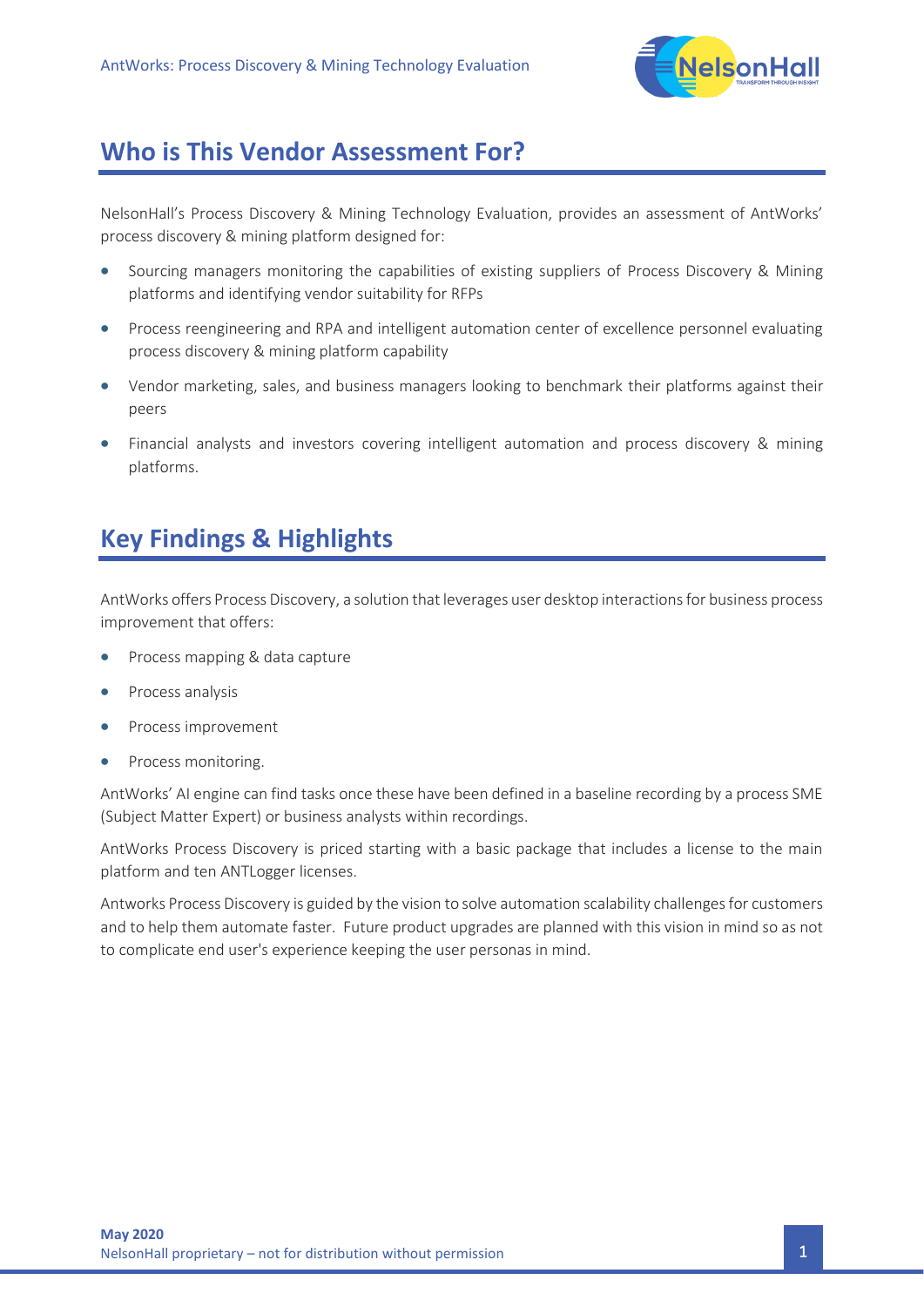

### **Scope of the Report**

The report provides a comprehensive and objective analysis of AntWorks' process discovery and mining capabilities, covering AntWorks Process Discovery's functionality for:

- Data collection
- Process analysis
- Process improvement
- Process monitoring
- Administration.

This report also assesses AntWorks' product development strategy and strengths and challenges.

### **Process Discovery & Mining Vendor Assessments also Available for:**

ABBYY BusinessOptix Celonis EdgeVerve Fluxicon Kryon Lana Labs myInvenio NICE Systems Process Diamond QPR Software Signavio Skan Software AG UiPath Upflux